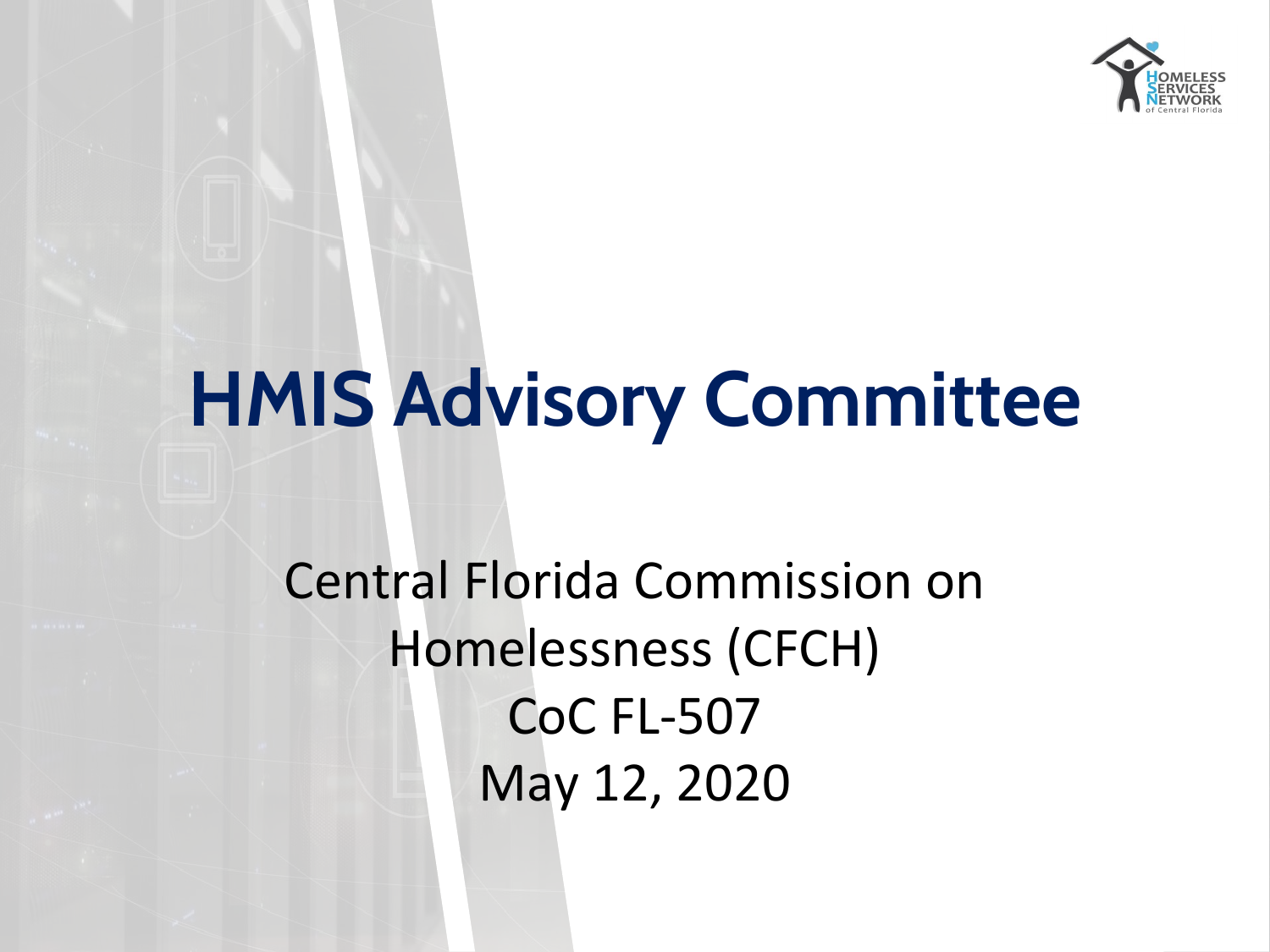# **Agenda**



- **Introductions**
- **● Official HUD Reports**
	- **○ PIT/HIC 2020 Official Submission**
- **● HMIS Training & Support**
- **● HMIS Policy & Procedures**
	- **○ Advisory Committee Structure**
	- **○ HMIS User Subscriptions (FY20-21)**
	- **○ HMIS Guidance for Documenting COVID-19**
- **● HMIS Governance**
	- **○ HMIS Data Quality Plan Implementation**
- **● Questions and New Topics/Issues**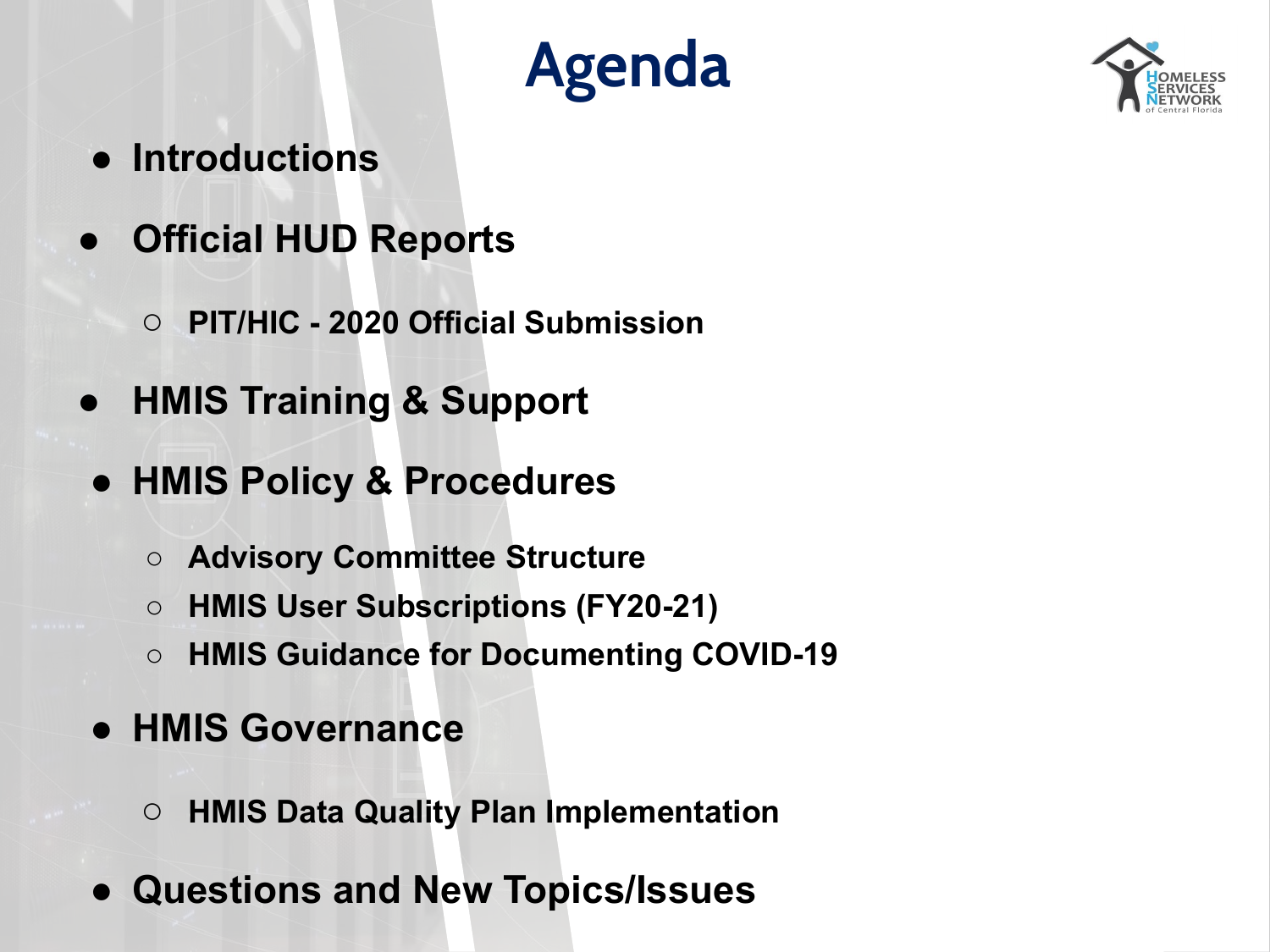

### **Introductions**

- **● Your Name**
- **● Your Agency**
- **● How familiar are you with the PIT/HIC report?**
	- **○ What does PIT & HIC stand for?**
	- **○ What are the minimal requirements to run the PIT & HIC?**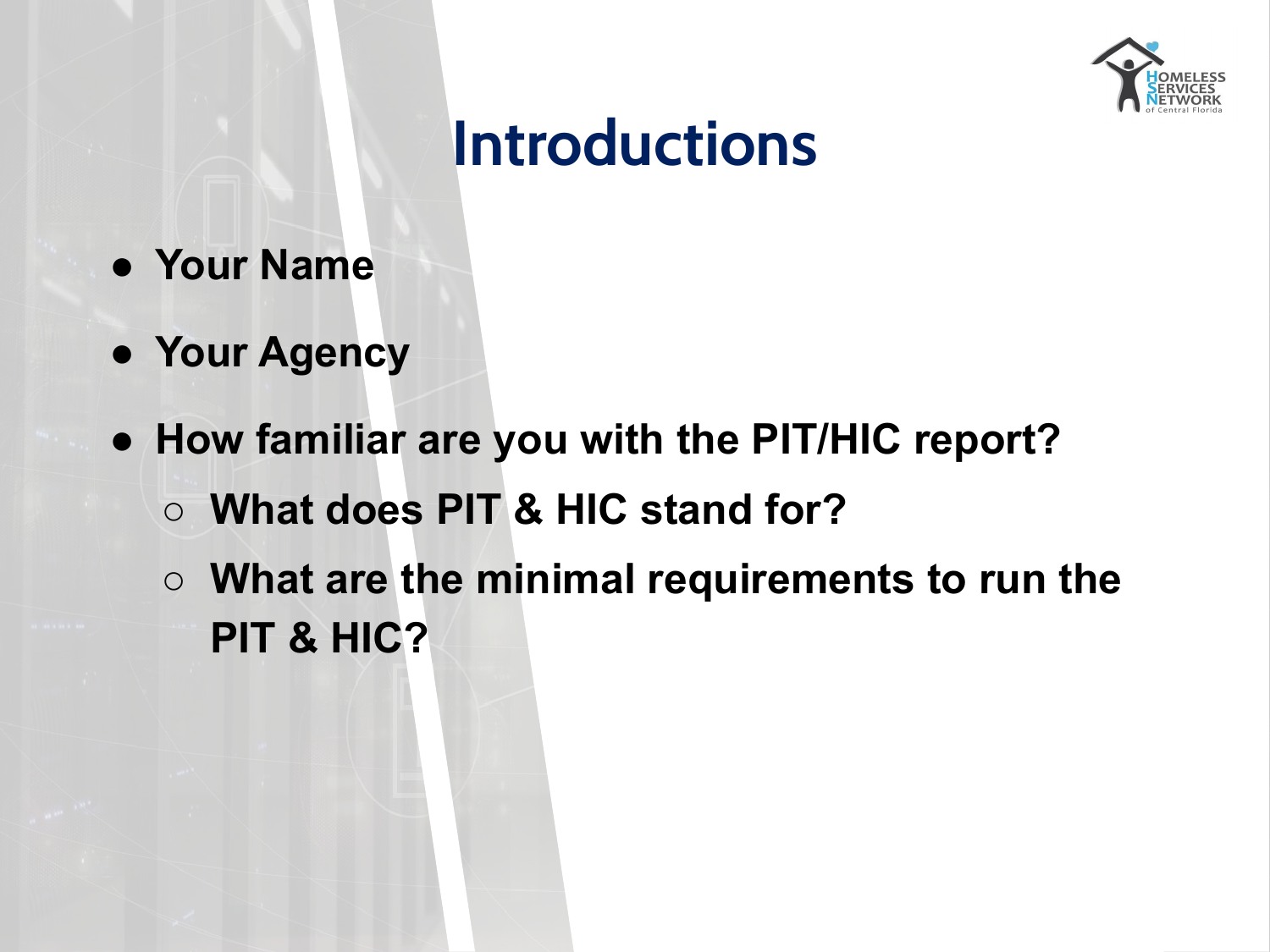

### **HMIS Advisory Committee Current Official Members**

- **● Janine Summers Health Care Center for the Homeless**
- **● Lisa Portelli City of Orlando**
- **● Jennifer Ortiz Seminole County**
- **Phillip McCormick Aspire Health Partners**
- **● Shantel Graves Pathway Homes of Florida**
- **● Whitney Wiggins Covenant House**
- **● Yvette DeJesus Transition House (Resigned)**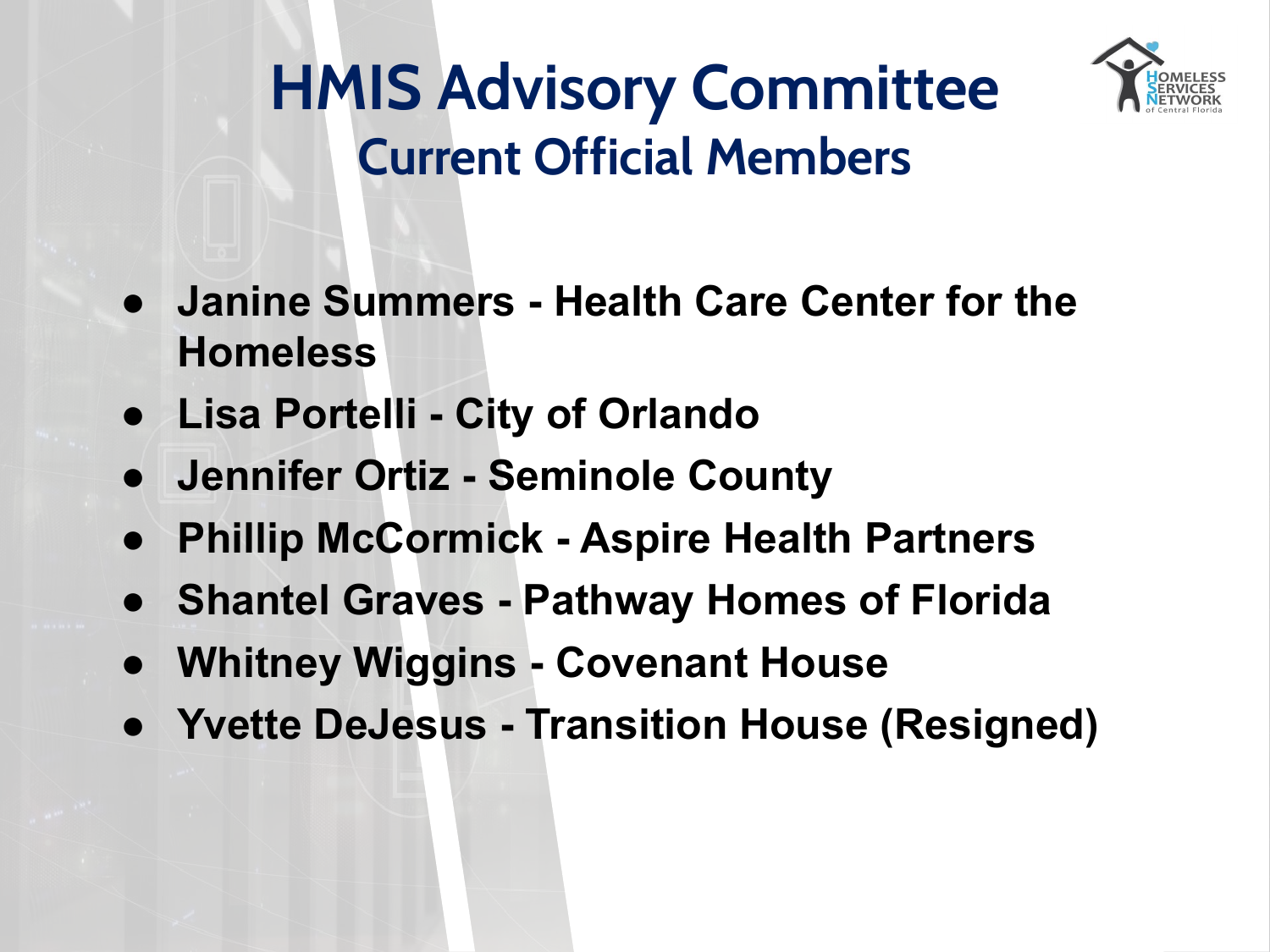### **Official HUD Reports**



**Recent Submission**

**● Point-In-Time (PIT) & Housing Inventory Count (HIC): submitted May 11, 2020** 

**Resources for Understanding & Sharing the PIT/HIC:**

- **● HUD HDX PDF**
- **● PIKTOCHART**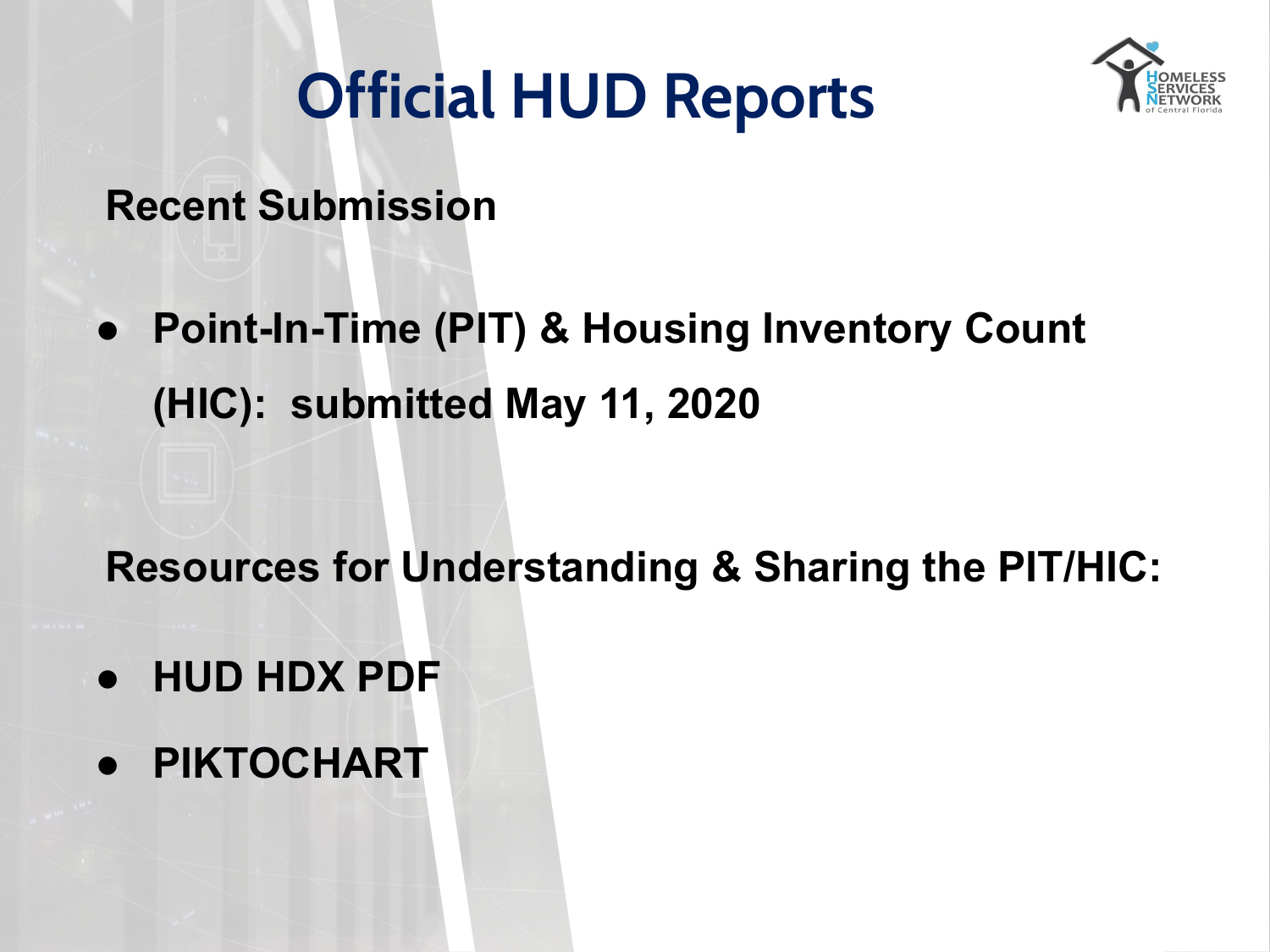### **Official HUD Reports**



#### **Resources for Understanding & Sharing SPM:**

**● [PIKTOCHART](https://create.piktochart.com/output/45638465-spm-2018-2019)**

**Next Major Milestone and/or Due Dates for Submission:**

- **[Longitudinal Systems Analysis](https://www.hudexchange.info/homelessness-assistance/lsa/) (LSA): due Early August 2020**
- **● [Coordinated Entry data elements](https://hudexchange.us5.list-manage.com/track/click?u=87d7c8afc03ba69ee70d865b9&id=a914b6f5e0&e=bf976ff5b3) has been moved to October 1, 2020**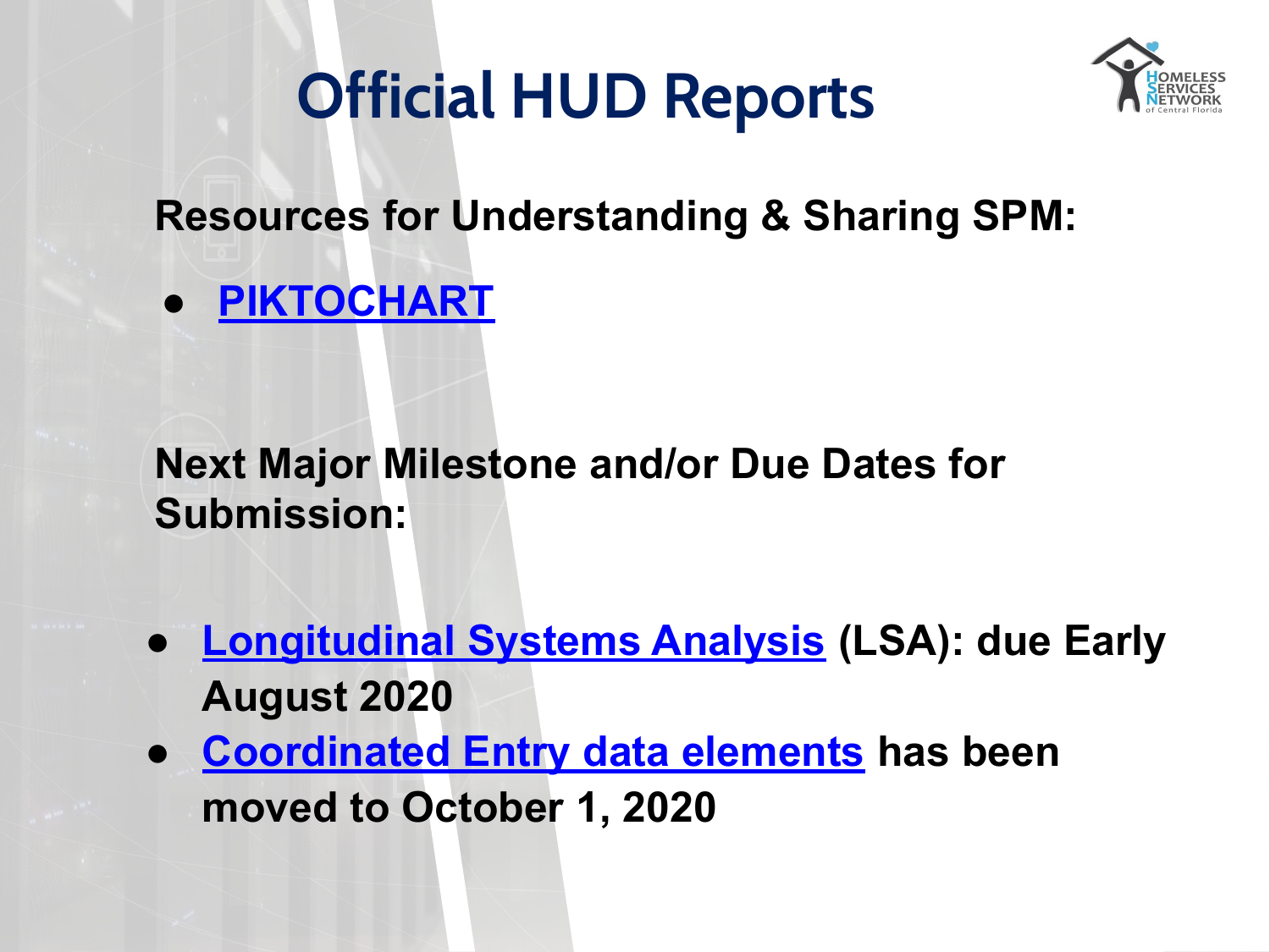# **HMIS Training & Support**



### **Regular Monthly Training Opportunities**

*All trainings are currently being provided virtually*

**See current dates at [hmiscfl.org/training](https://www.hmiscfl.org/training/)**

- New User Training
- Refresher Training
- *● \*\*Agency Liaison Training\*\**
- **Reporting Training**
- **Other topics** 
	- New LMS Courses Avail! HUD UDEs/DQ

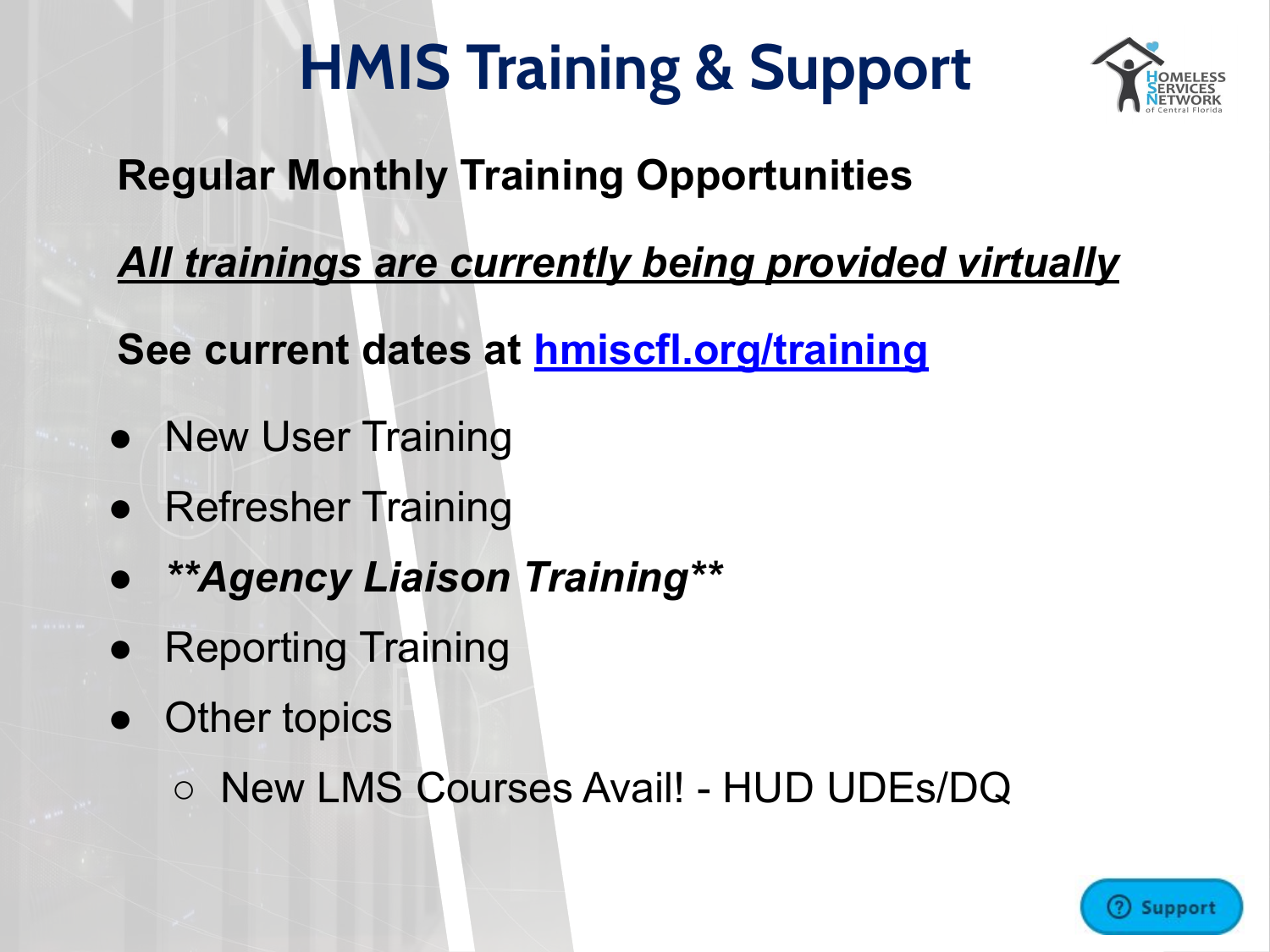

### **HMIS Policy & Procedures**

- **● HMIS Advisory Committee Structure**
	- Elect Committee Chair and Vice Chair
- **● HMIS User Subscriptions**
	- FY 2019-2020 Total \$ collected
	- FY 2020-2021 Notices out in May/June
	- **● HMIS Guidance for Documenting COVID-19**
		- **○** Isolation and Recovery Center (ES) project implemented
		- No additional requirements currently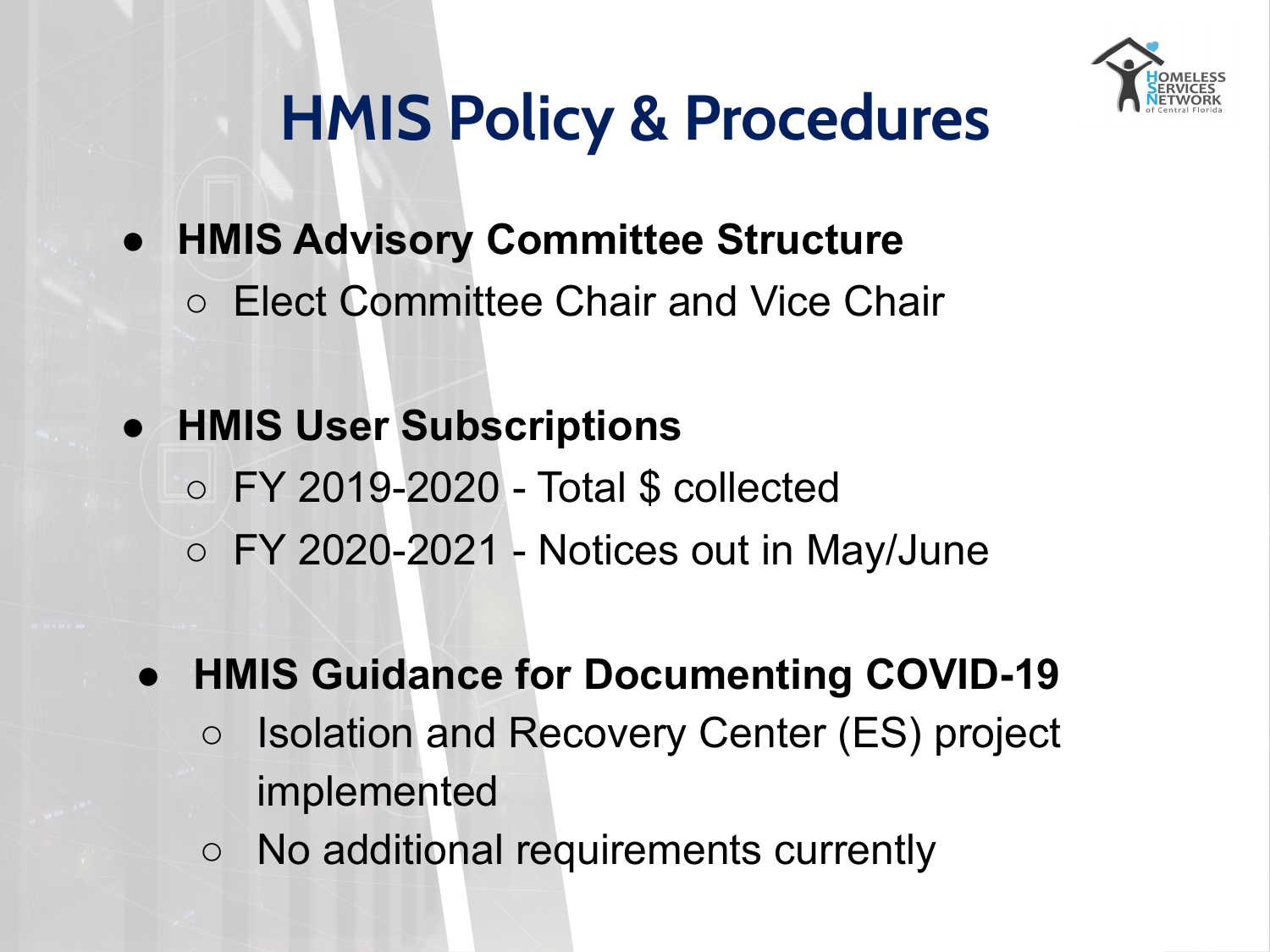# **HMIS Policy & Procedures**



- **● New Agencies/Organizations Added:**
	- Step Up on Second
	- A Joint Vision, Inc.
	- Aetna/Beacon (Medicaid Mgnt Agency Pilot)
- **New Agencies/Organizations Process:**
	- WellCare/Staywell (MMA Pilot)
	- Block by Block, Inc.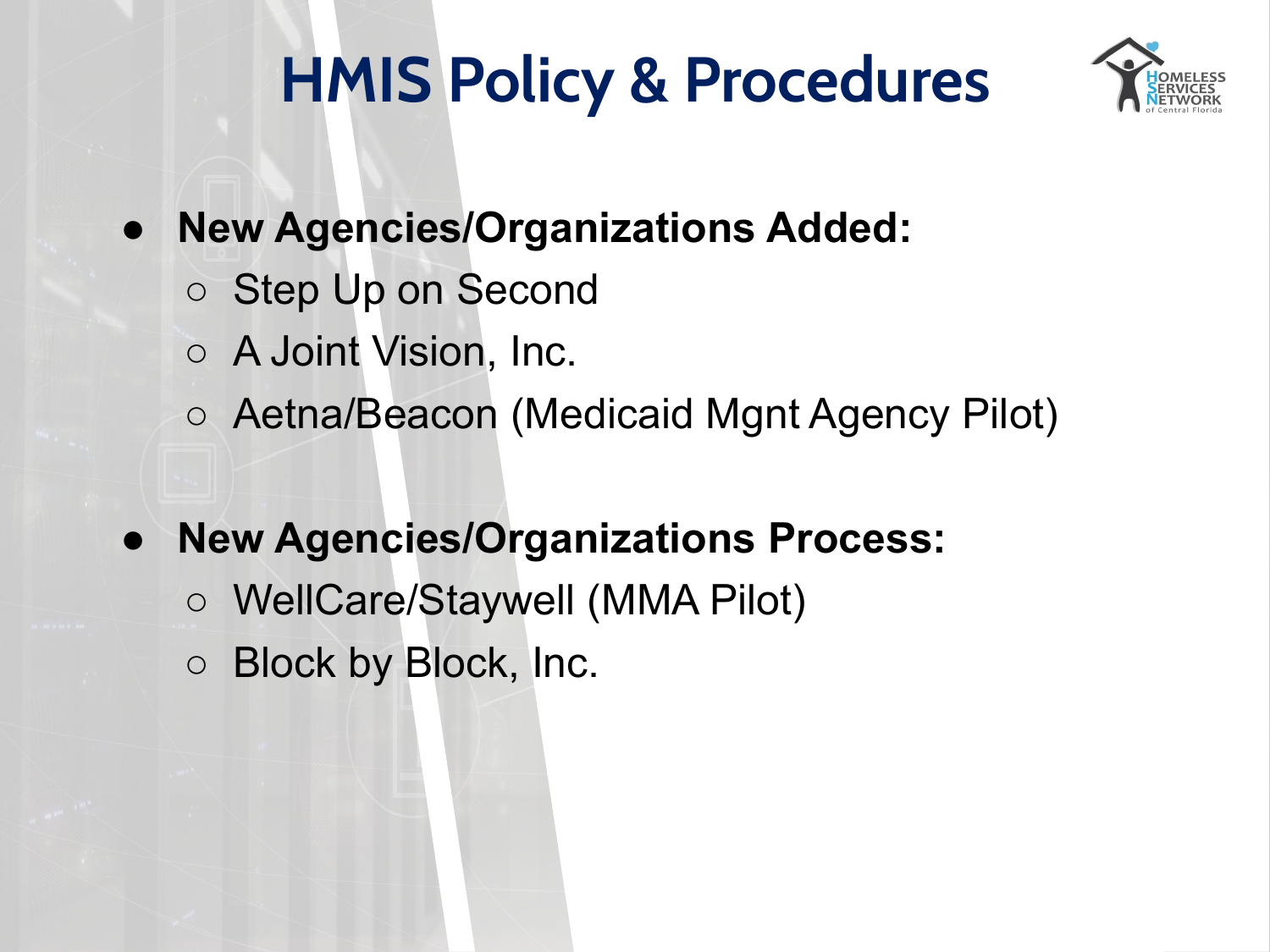### **HMIS Governance**



Building on guidance from HUD and the focus of the recent HUD & NHSDC Conference: Governance and Data Quality continue to receive a lot of attention.

**● How best to engage the HMIS Advisory Committee and others to move the plan into action?**

#### **HMIS Data Quality Plan Implementation**

- Best way to initiate **Data Quality Plan**
- Communication about expectations and requirements
- Roles of the committee members and others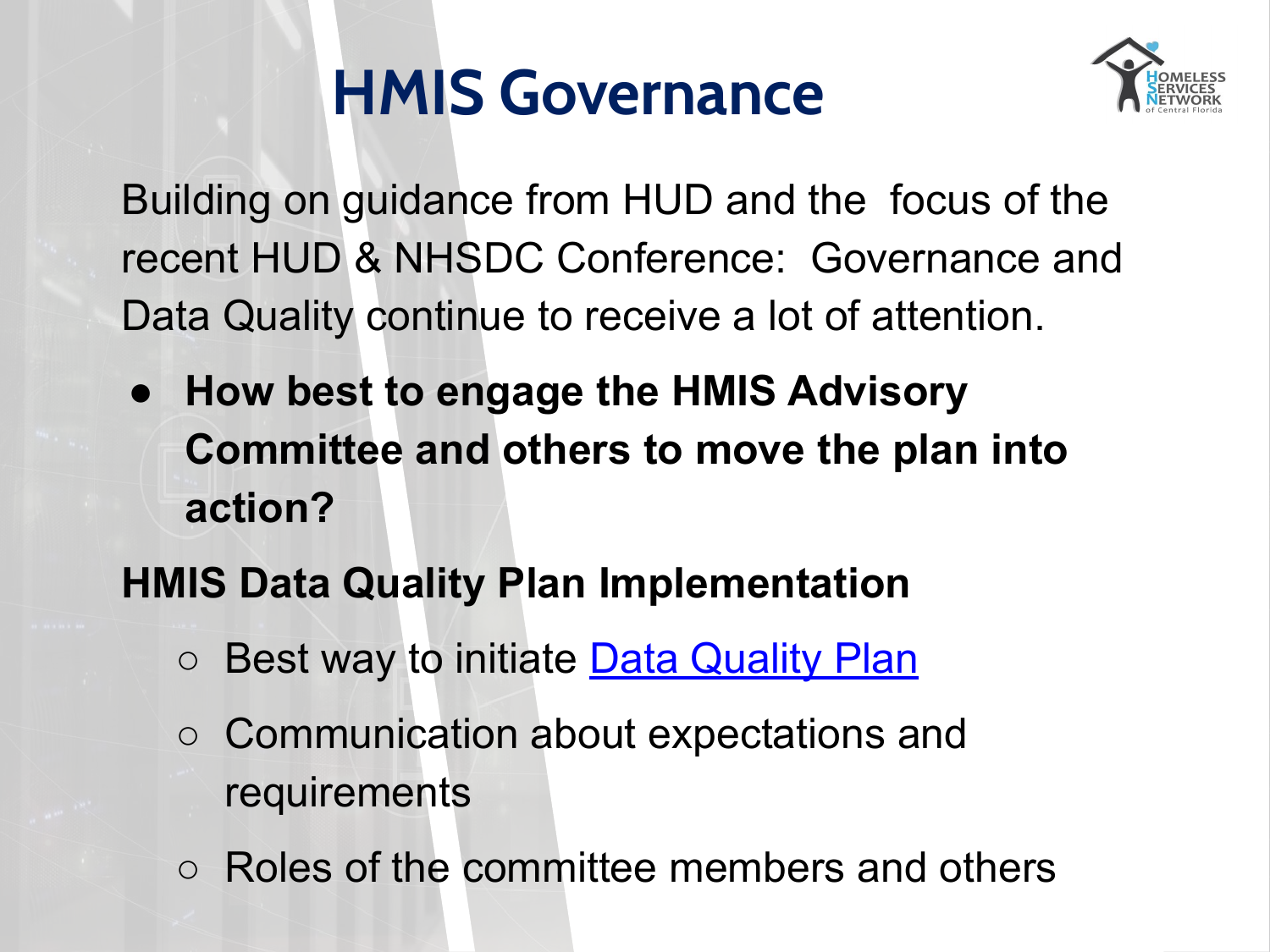

## **HMIS Data Quality Plan Implementation**

● **Next Steps:**

*HMIS Policy & Procedures*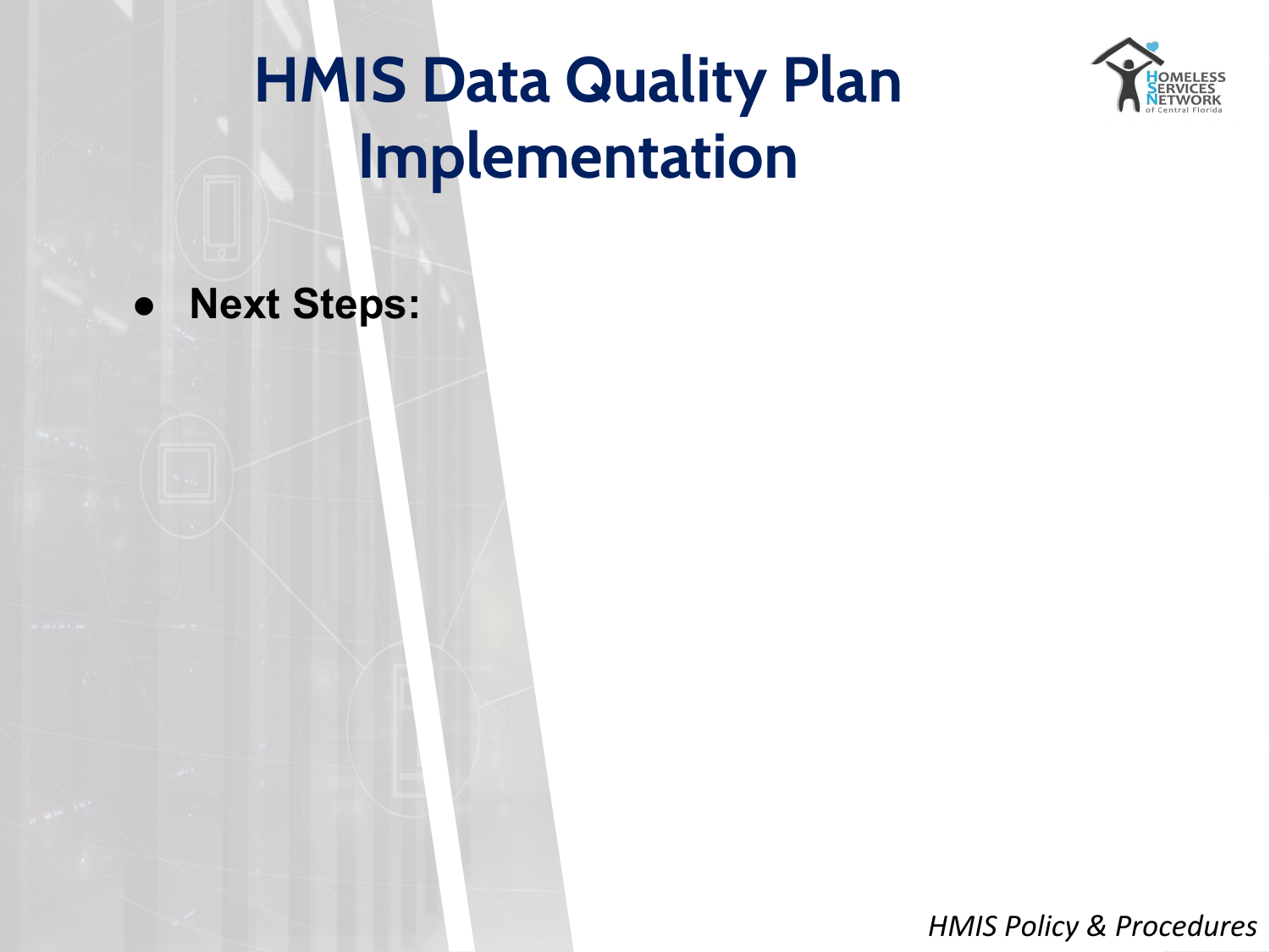

**Questions or New Topics and Issues**

### Next meeting date:

# **Tuesday, July 14, 2020 10:30 am to 12:00 pm**